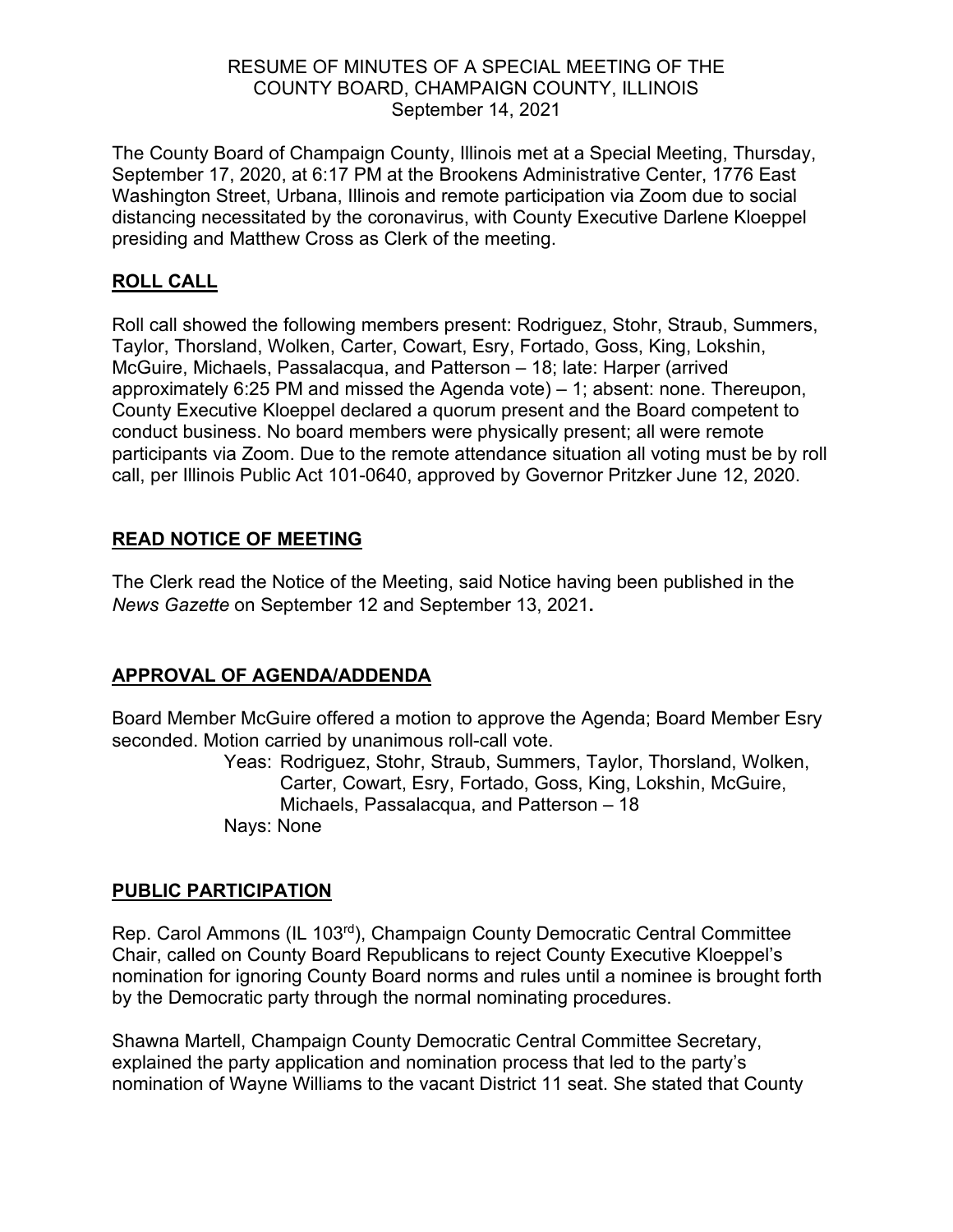Champaign County Board September 14, 2021

Executive Kloeppel's rejection of Williams and nomination of Lola Jones was an opaque process and an overreach of her powers.

County Recorder Mike Ingram warned about deed-scam mailings that have been circulating in the area and stated that deed copies can be obtained free of charge at the Recorder's office. Recorder Ingram then spoke about County Executive Kloeppel's nomination of Lola Jones, stating the nomination process was undemocratic and, in doing so, County Executive Kloeppel ignored laws and statutes. He asked board republicans to side with the democrats against County Executive Kloeppel's nominee.

#### **COMMUNICATIONS**

Board Member Fortado wished Board Member King a happy birthday.

#### **NEW BUSINESS**

Board Member Esry offered a motion to adopt Resolution No. 2021-291 appointing Lola Jones as County Board Member in District 11 to fill Titianna Ammons' unexpired term ending November 30, 2021; Board Member Cowart seconded. Board Member Wolken stated her understanding of both County Executive Kloeppel's objection to the Champaign County Democratic Central Committee's nomination of Wayne Williams and the board democrats' objections to County Executive Kloeppel's nomination of Lola Jones. Board Member Wolken stated that Wayne Williams had been rude and disrespectful to the board republications in past Public Participation portions of board meetings; she stated she will not support the nomination of Wayne Williams. Board Member Thorsland noted that County Executive Kloeppel has repeatedly ignored the party nomination process for vacant board seats for democrats but not republicans. Board Member Thorsland argued that County Executive Kloeppel's reasoning in rejecting the nomination of Wayne Williams was weak, noting that past board members have held multiple elected positions and that, historically, the county board consisted solely of the county's township supervisors. Board Member Thorsland stated he would not support any nominee raised outside of the traditional nomination process by party central committees. Board Member Rodriguez noted that Wayne Williams has been outspoken when speaking as a private citizen at board meetings, as was his right, and that she would only support a transparent, democratic nomination process. Board Member Summers stated that County Executive Kloeppel's nomination operated outside the bounds of a normal, open nomination process. Board Chair Patterson reiterated Shawna Martell's explanation of the Champaign County Democratic Central Committee nomination process and noted County Executive Kloeppel ignored the results of that process. The motion failed to carry by roll-call vote.

Yeas: Cowart, Esry, Goss, Harper, McGuire, and Passalacqua – 6 Nays: Rodriguez, Stohr, Straub, Summers, Taylor, Thorsland, Wolken, Carter, Fortado, King, Lokshin, Michaels, and Patterson – 13